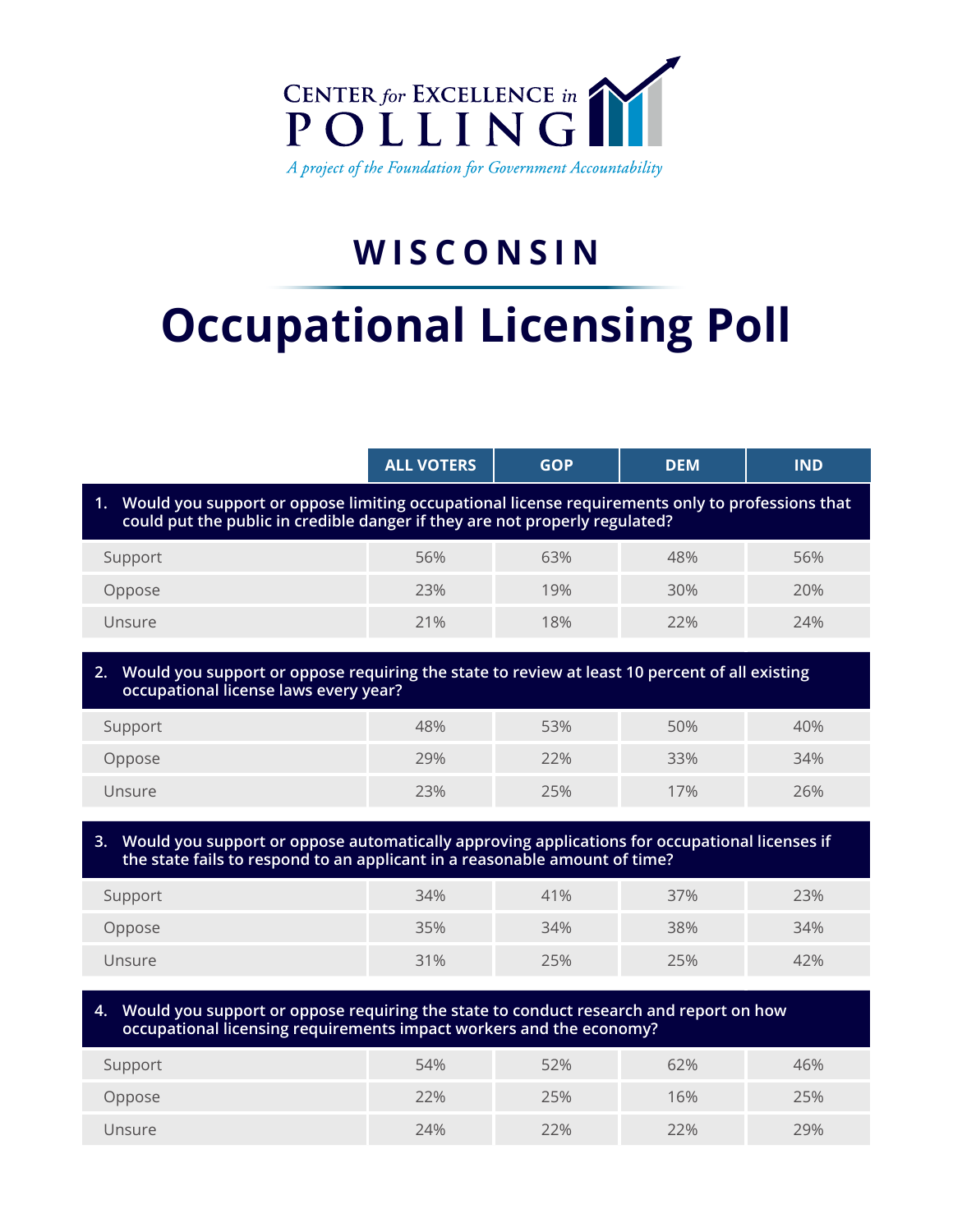|                                                                                                                                                                                     | <b>ALL VOTERS</b> | <b>GOP</b> | <b>DEM</b> | <b>IND</b> |  |
|-------------------------------------------------------------------------------------------------------------------------------------------------------------------------------------|-------------------|------------|------------|------------|--|
| 5. Would you support or oppose requiring the state to report on the number of workers and<br>businesses that could be negatively affected by proposed occupational license changes? |                   |            |            |            |  |
| Support                                                                                                                                                                             | 46%               | 61%        | 38%        | 40%        |  |
| Oppose                                                                                                                                                                              | 30%               | 19%        | 40%        | 30%        |  |
| Unsure                                                                                                                                                                              | 74%               | 20%        | 22%        | 30%        |  |
|                                                                                                                                                                                     |                   |            |            |            |  |

#### **6. Would you support or oppose requiring the state to report on the anticipated number of workers and businesses that could benefit from a proposed occupational license change?**

| Support | 43% | 52% | 42% | 33% |
|---------|-----|-----|-----|-----|
| Oppose  | 30% | 27% | 34% | 29% |
| Unsure  | 27% | 21% | 24% | 38% |

#### **7. Would you support or oppose requiring the state to research and report on the financial impact a proposed occupational license change will have on workers and businesses?**

| Support | 44% | 50% | 43% | 38% |
|---------|-----|-----|-----|-----|
| Oppose  | 28% | 30% | 32% | 21% |
| Unsure  | 28% | 20% | 25% | 40% |

#### **8. Would you support or oppose requiring the state to submit a report on the impact of new occupational license changes no later than nine months after they are proposed?**

| Support | 50% | 52% | 49% | 49% |
|---------|-----|-----|-----|-----|
| Oppose  | 25% | 27% | 26% | 20% |
| Unsure  | 25% | 21% | 25% | 31% |

**9. Would you support or oppose requiring the state's impact reports to document any evidence they find showing a regulated occupation could endanger the health, safety, or welfare of the public?**

| Supportive | 67% | 72% | 65% | 64% |
|------------|-----|-----|-----|-----|
| Opposed    | 14% | 12% | 17% | 14% |
| Unsure     | 19% | 16% | 18% | 22% |

### **10. Would you support or oppose requiring the state to make their occupational license impact reports freely available online to the public?** Support 71% 71% 73% 69% Oppose 16% 16% 17% 15%

Unsure 13% 13% 10% 16%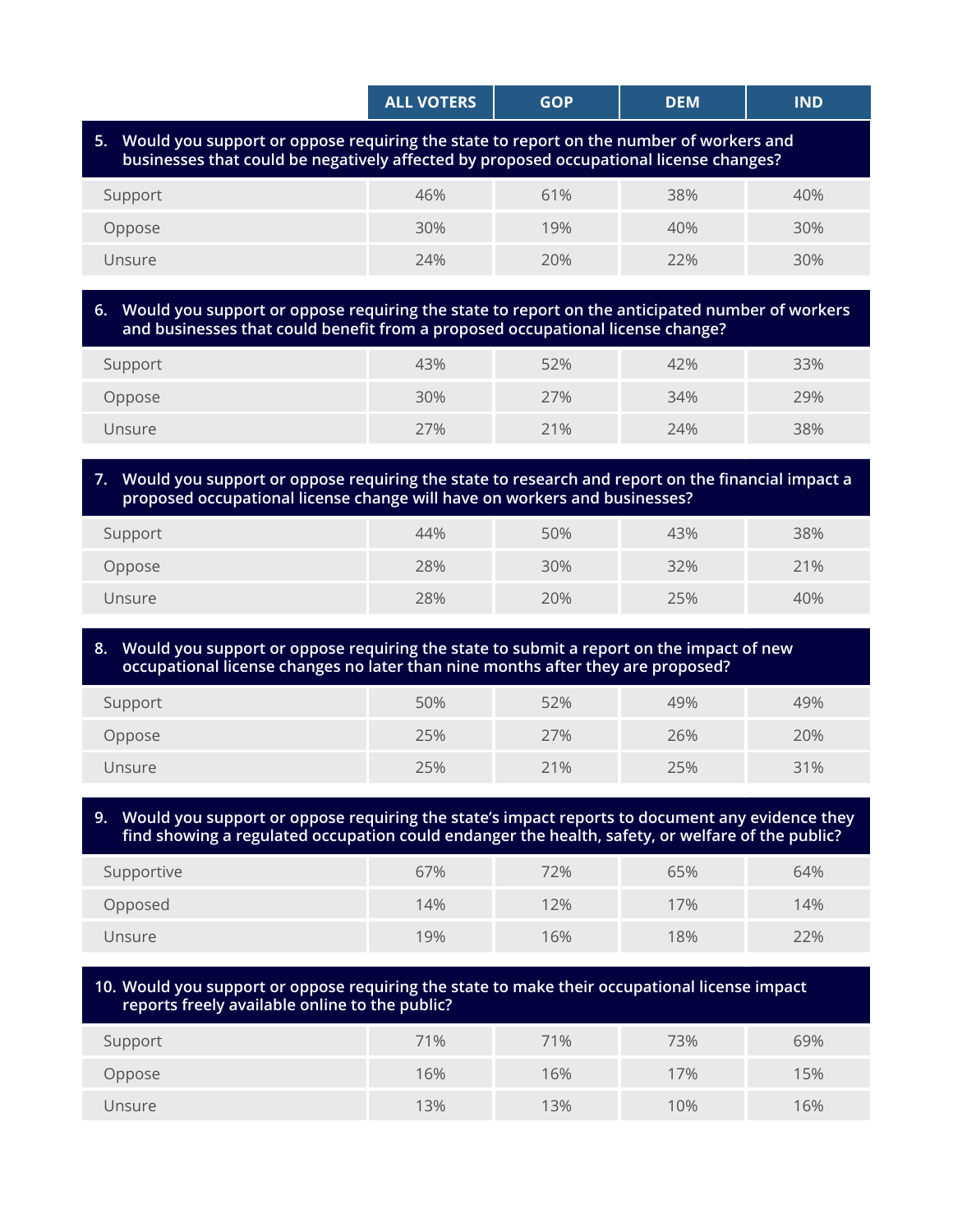|                                                                                                                 | <b>ALL VOTERS</b> | GOP | DEM | <b>IND</b> |
|-----------------------------------------------------------------------------------------------------------------|-------------------|-----|-----|------------|
| the contract of the contract of the contract of the contract of the contract of the contract of the contract of |                   |     |     |            |

#### **11. Would you support or oppose requiring the state to include a recommendation in their impact report on whether the legislature should approve new occupational license changes?**

| Support | 45% | 52% | 47% | 34% |
|---------|-----|-----|-----|-----|
| Oppose  | 26% | 25% | 30% | 24% |
| Unsure  | 29% | 23% | 23% | 43% |

#### **12. Would you support or oppose requiring the state to submit their impact reports to the Governor, the President of the Wisconsin Senate, and the Wisconsin House Speaker?**

| Support | 58% | 61% | 63% | 47% |
|---------|-----|-----|-----|-----|
| Oppose  | 23% | 22% | 20% | 27% |
| Unsure  | 20% | 16% | 17% | 26% |

#### **13. Generally speaking, would you support or oppose reforming Wisconsin occupational licensing laws to be more worker friendly?**

| Support | 71% | 77% | 74% | 61% |
|---------|-----|-----|-----|-----|
| Oppose  | 14% | 12% | 13% | 18% |
| Unsure  | 15% | 11% | 13% | 21% |

#### **14. Would you be more or less likely to support reforming occupational licensing laws if you knew that most people who need occupational licenses for their work are entry-level, lower-income workers?**

| More Likely | 39% | 38% | 44% | 32% |
|-------------|-----|-----|-----|-----|
| Less Likely | 30% | 31% | 29% | 29% |
| Unsure      | 32% | 31% | 26% | 39% |

#### **15. Would you be more or less likely to support reforming occupational licensing laws if you knew that Wisconsin requires florists, hair stylists, and teachers to pay the government as a condition of working in their trained profession?**

| More Likely | 29% | 34% | 29% | 24% |
|-------------|-----|-----|-----|-----|
| Less Likely | 47% | 44% | 48% | 50% |
| Unsure      | 23% | 22% | 23% | 25% |